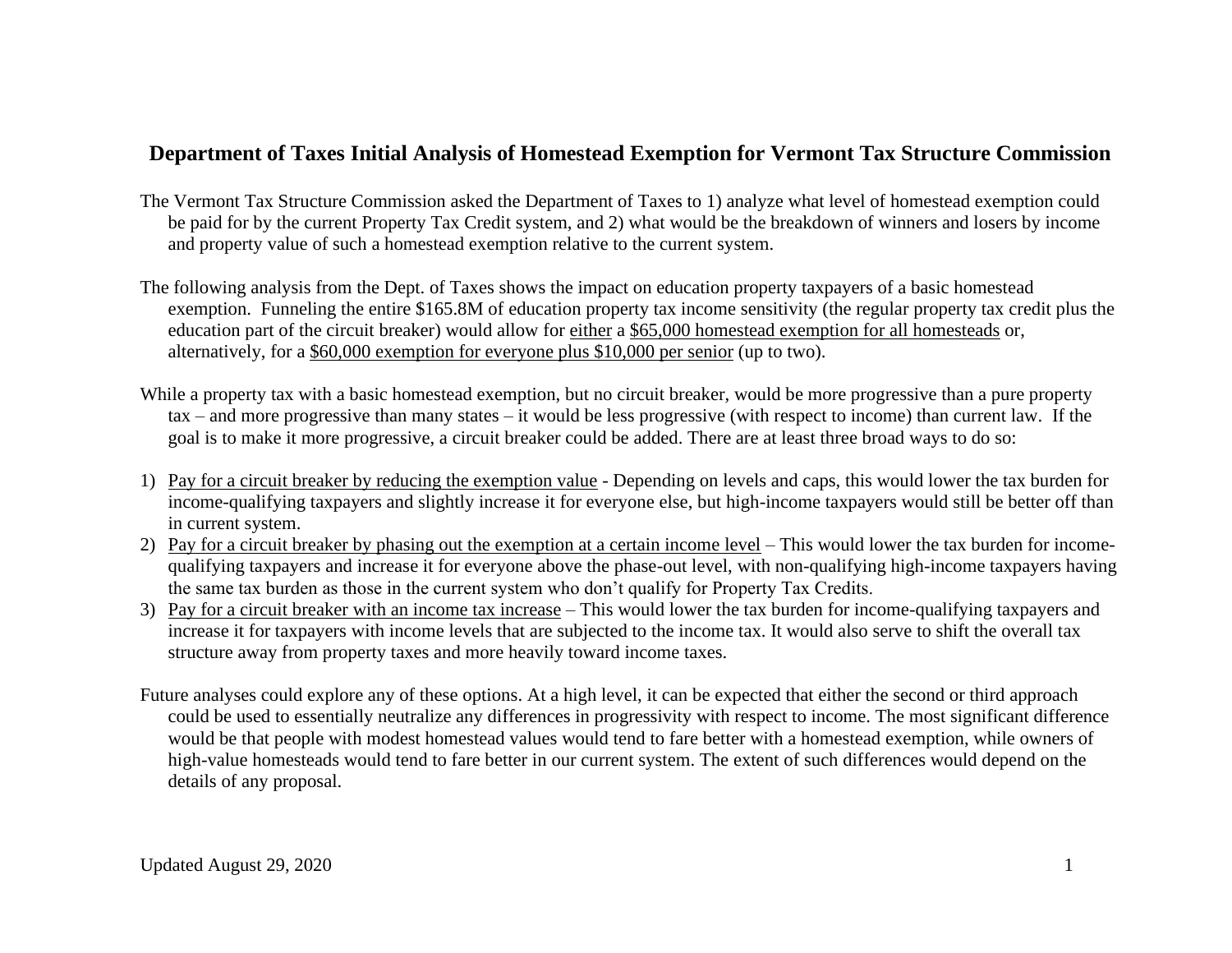| Household Income Bracket 0 to \$100,000                                                                                           |             |                   |              | <b>Homestead Property Value Bracket</b> |                                                                                                                |         |
|-----------------------------------------------------------------------------------------------------------------------------------|-------------|-------------------|--------------|-----------------------------------------|----------------------------------------------------------------------------------------------------------------|---------|
|                                                                                                                                   |             |                   |              |                                         | \$100,000 to \$200,000 \$200,000 to \$300,000 \$300,000 to \$400,000 \$400,000 to \$500,000 \$500,000 and over |         |
| 0 to $$50,000$                                                                                                                    | (283)       | 491<br>\$         | 1,645<br>s   | 2,727<br>- \$                           | $3,332$ \$<br>S                                                                                                | 3,319   |
| count                                                                                                                             | 10,663      | 25,536            | 10,974       | 2,724                                   | 752                                                                                                            | 485     |
| \$50,000 to \$100,000                                                                                                             | (831)<br>\$ | (429) \$<br>\$    | 565          | 1,493<br>\$                             | $2,142$ \$<br>\$                                                                                               | 2,366   |
| count                                                                                                                             | 3,952       | 26,234            | 20,940       | 6,156                                   | 1,671                                                                                                          | 934     |
| \$100,000 to \$150,000                                                                                                            | (912)<br>s  | (943) \$<br>s.    | (626) \$     |                                         | $(603)$ \$<br>(620) \$                                                                                         | (672)   |
| count                                                                                                                             | 428         | 6,005             | 10,096       | 4,749                                   | 1,448                                                                                                          | 883     |
| \$150,000 and over                                                                                                                | (905)<br>\$ | $(991)$ \$<br>\$. | $(1,006)$ \$ | $(1,013)$ \$                            | $(1,019)$ \$                                                                                                   | (1,025) |
| count                                                                                                                             | 29          | 393               | 1,003        | 837                                     | 416                                                                                                            | 403     |
| Not Reported<br>\$                                                                                                                | (724)       | (985) \$<br>\$.   | $(1,015)$ \$ | $(1,024)$ \$                            | $(1,027)$ \$                                                                                                   | (1,032) |
| count                                                                                                                             | 1,840       | 6,557             | 8,524        | 6,794                                   | 3,841                                                                                                          | 4,366   |
| "count" rows are the number of households that fall within the particular income and homestead property value bracket combination |             |                   |              |                                         |                                                                                                                |         |
| green indicates that the households are likely to be winners based on the average change above and red indicates likely losers    |             |                   |              |                                         |                                                                                                                |         |
| households with income not reported did not complete the household income form, usually because their income is above the limit   |             |                   |              |                                         |                                                                                                                |         |

**Note:** When JFO and Tax look at a household's education property tax liability, the analyses usually apply the credit the household receives in the following year against the tax liability of the year being analyzed. This is because of the "lag" in the system. The credit a household gets in one year is actually based on the taxes paid in the prior property tax year (and their income from the prior calendar year). In other words, that credit sets their prior year liability to what it "should" be based on income sensitivity and the law. This analysis deviates from that practice for three reasons:

- Taxpayers respond to their net taxes due in any given year.
- If the state transitioned to an exemption, the relevant question would be: how do taxpayers' new liabilities compare to current law?
- The adjustment file for FY21 (which is what we would normally apply to FY20) is currently incomplete.

Even if FY21 credits were to be used, the result would be nearly identical to the above.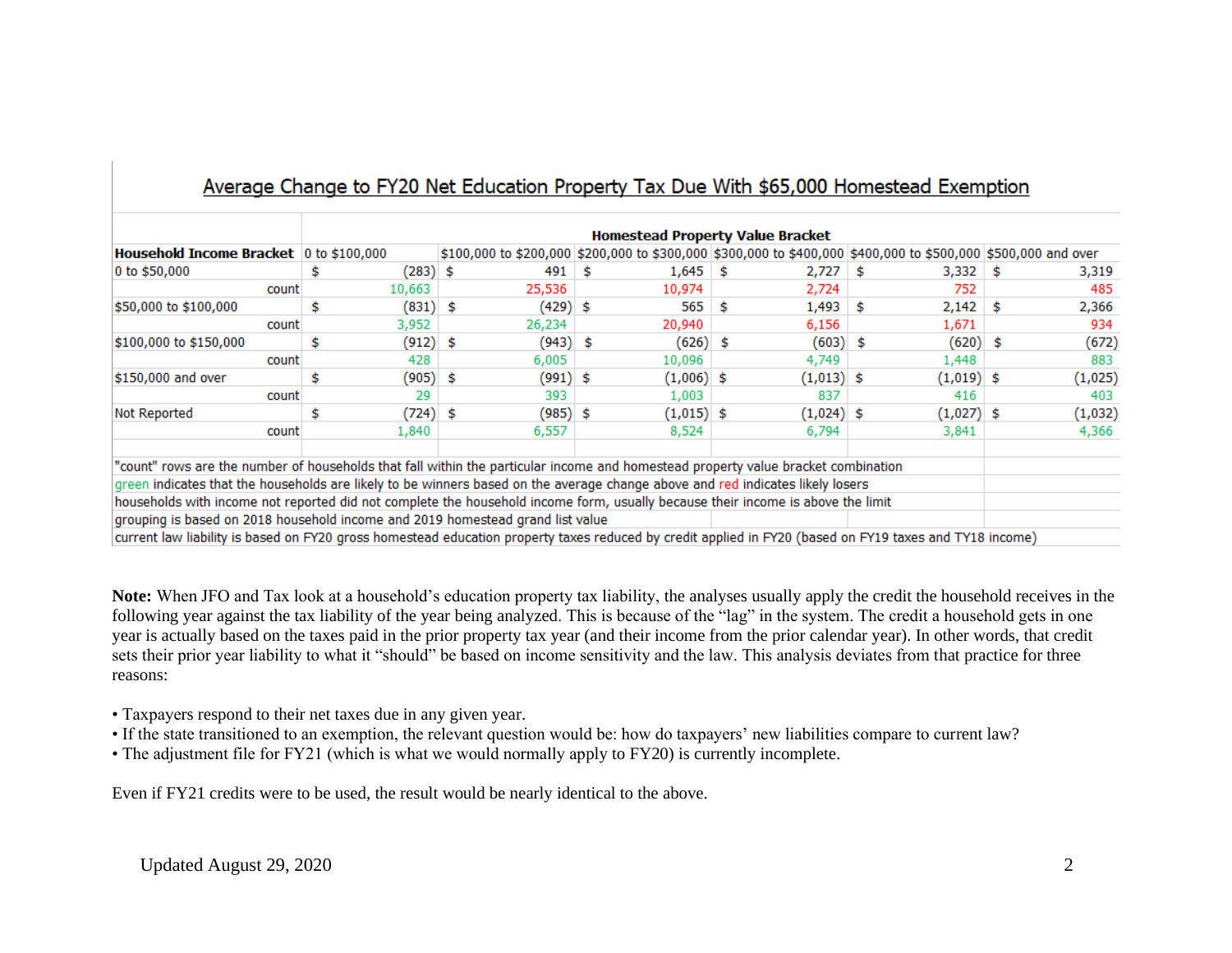### Average Change to FY20 Net Education Property Tax Due With \$60,000 Base Homestead Exemption Plus \$10,000 Per Senior (Up to Two)

| Household Income Bracket 0 to \$100,000                                                                                           |  |            |     |          |      |            |      | \$100,000 to \$200,000 \$200,000 to \$300,000 \$300,000 to \$400,000 \$400,000 to \$500,000 \$500,000 and over |      |              |      |         |
|-----------------------------------------------------------------------------------------------------------------------------------|--|------------|-----|----------|------|------------|------|----------------------------------------------------------------------------------------------------------------|------|--------------|------|---------|
| 0 to \$50,000                                                                                                                     |  | (280) \$   |     | 481      |      | 1,624      | - \$ | 2,703                                                                                                          | - 56 | 3,305        | - 53 | 3,286   |
| count                                                                                                                             |  | 10,663     |     | 25,536   |      | 10,974     |      | 2,724                                                                                                          |      | 752          |      | 485     |
| \$50,000 to \$100,000                                                                                                             |  | $(818)$ \$ |     | (427) \$ |      | 552        | s.   | 1,460                                                                                                          | Ŝ.   | 2,096        | Ŝ.   | 2,301   |
| count                                                                                                                             |  | 3,952      |     | 26,234   |      | 20,940     |      | 6,156                                                                                                          |      | 1,671        |      | 934     |
| \$100,000 to \$150,000                                                                                                            |  | (888) \$   |     | (928)    | \$   | (617)      | \$.  | (609)                                                                                                          | S    | $(646)$ \$   |      | (730)   |
| count                                                                                                                             |  | 428        |     | 6,005    |      | 10,096     |      | 4,749                                                                                                          |      | 1,448        |      | 883     |
| \$150,000 and over                                                                                                                |  | (897)      | -\$ | (984)    | \$   | $(999)$ \$ |      | $(1,014)$ \$                                                                                                   |      | $(1,023)$ \$ |      | (1,054) |
| count                                                                                                                             |  | 29         |     | 393      |      | 1,003      |      | 837                                                                                                            |      | 416          |      | 403     |
| Not Reported                                                                                                                      |  | (705) \$   |     | (956)    | - \$ | $(999)$ \$ |      | $(1,017)$ \$                                                                                                   |      | $(1,026)$ \$ |      | (1,054) |
| count                                                                                                                             |  | 1,840      |     | 6,557    |      | 8,524      |      | 6,794                                                                                                          |      | 3,841        |      | 4,366   |
| "count" rows are the number of households that fall within the particular income and homestead property value bracket combination |  |            |     |          |      |            |      |                                                                                                                |      |              |      |         |
| green indicates that the households are likely to be winners based on the average change above and red indicates likely losers    |  |            |     |          |      |            |      |                                                                                                                |      |              |      |         |
| households with income not reported did not complete the household income form, usually because their income is above the limit   |  |            |     |          |      |            |      |                                                                                                                |      |              |      |         |

grouping is based on 2018 household income and 2019 homestead grand list value

current law liability is based on FY20 gross homestead education property taxes reduced by credit applied in FY20 (based on FY19 taxes and TY18 income)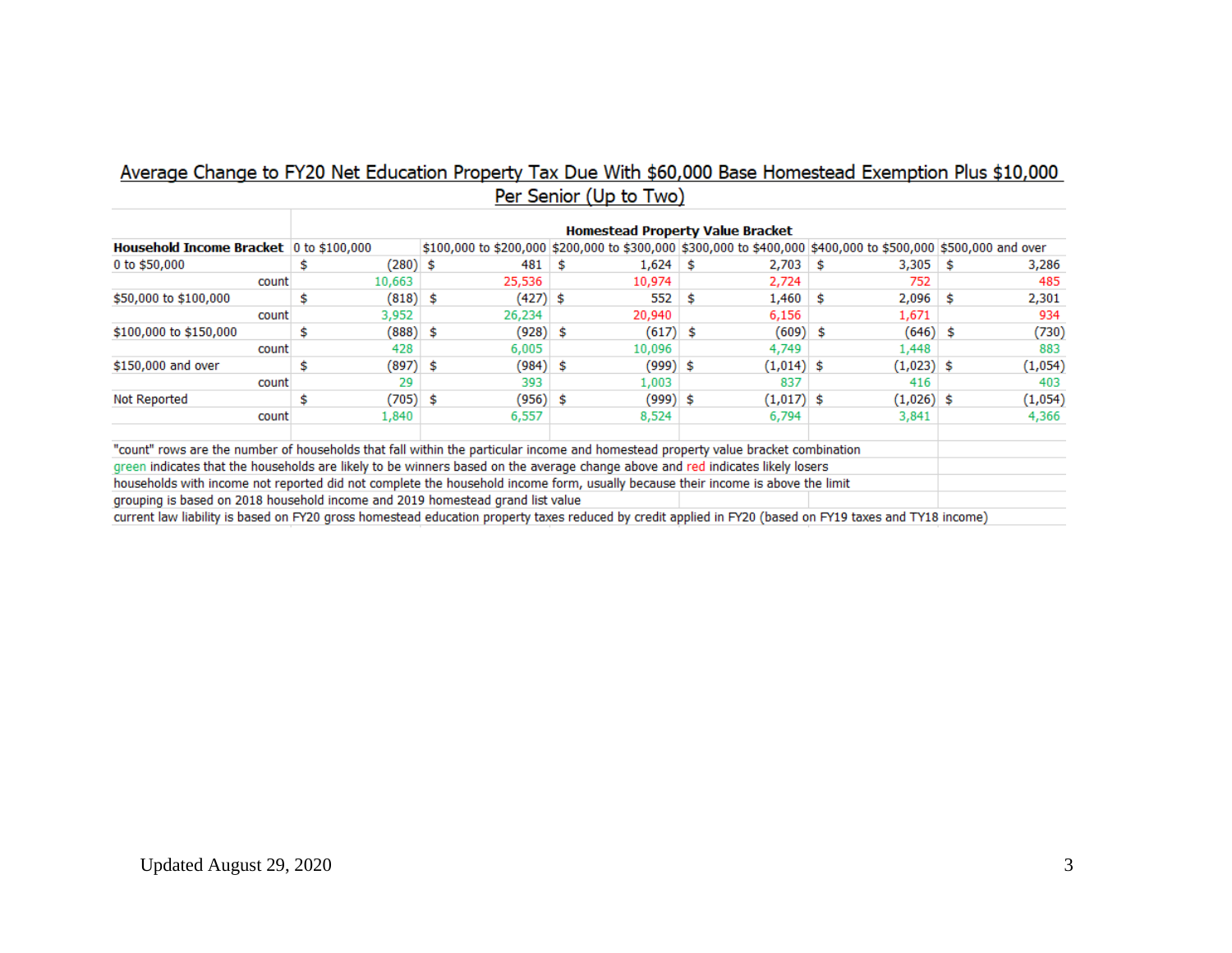| Current Law Aggregate Duruens versus pook nat Exemption and pook Exemption Fius plu Fer Semor                                                           |     |              |      |               |      |                                         |      |                |      |                                                                                                                |      |                |               |             |
|---------------------------------------------------------------------------------------------------------------------------------------------------------|-----|--------------|------|---------------|------|-----------------------------------------|------|----------------|------|----------------------------------------------------------------------------------------------------------------|------|----------------|---------------|-------------|
|                                                                                                                                                         |     |              |      |               |      | <b>Homestead Property Value Bracket</b> |      |                |      |                                                                                                                |      |                |               |             |
| Household Income Bracket 0 to \$100,000                                                                                                                 |     |              |      |               |      |                                         |      |                |      | \$100,000 to \$200,000 \$200,000 to \$300,000 \$300,000 to \$400,000 \$400,000 to \$500,000 \$500,000 and over |      |                | <b>Totals</b> |             |
| 0 to \$50,000                                                                                                                                           |     | 4,739,556    | -Ś   | 20,111,816    | - \$ | 11,727,878 \$                           |      | 4,189,742 \$   |      | $1,892,677$ \$                                                                                                 |      | 3,207,757      | $^{\circ}$    | 45,869,427  |
|                                                                                                                                                         | \$  | 1,724,135    | -\$  | 32,640,751    | \$   | 29,778,834 \$                           |      | 11,617,054 \$  |      | 4,398,212 \$                                                                                                   |      | 4,817,453      | - \$          | 84,976,440  |
|                                                                                                                                                         | Ś   | 1,755,106    | -\$  | 32,403,244    | -\$  | 29,555,099 \$                           |      | 11,552,028 \$  |      | 4,378,079 \$                                                                                                   |      | 4,801,503 \$   |               | 84,445,059  |
| count                                                                                                                                                   |     | 10,663       |      | 25,536        |      | 10,974                                  |      | 2,724          |      | 752                                                                                                            |      | 485            |               | 51,134      |
| \$50,000 to \$100,000                                                                                                                                   | s   | 4,098,073 \$ |      | 47,689,297 \$ |      | 45,908,990                              | - \$ | 17,053,599     | - \$ | $6,220,524$ \$                                                                                                 |      | 6,156,248      | - \$          | 127,126,730 |
|                                                                                                                                                         | \$. | 815,761      | -\$  | 36,429,500    | \$   | 57,735,338                              | Ŝ.   | 26,244,656     | \$.  | 9,800,531                                                                                                      | Ŝ.   | 8,366,285      | Ŝ.            | 139,392,071 |
|                                                                                                                                                         | Ś.  | 864,878 \$   |      | 36,475,385    | -\$  | 57,477,109                              | \$   | 26,042,099     | -\$  | $9,723,116$ \$                                                                                                 |      | 8,305,055      | Ŝ.            | 138,887,641 |
| count                                                                                                                                                   |     | 3,952        |      | 26,234        |      | 20,940                                  |      | 6,156          |      | 1,671                                                                                                          |      | 934            |               | 59,887      |
| \$100,000 to \$150,000                                                                                                                                  | \$  | 502,298      | - \$ | 14,565,605    | -\$  | 35,129,280                              | - \$ | 23,368,143     | -\$  | 9,404,308                                                                                                      | - \$ | 8,660,272 \$   |               | 91,629,906  |
|                                                                                                                                                         | \$  | 112,115      | -\$  | 8,905,556     | \$   | 28,812,596                              | \$   | 20,504,707     | -Ś   | 8,506,179                                                                                                      | -\$  | 8,067,046      | - \$          | 74,908,198  |
|                                                                                                                                                         | Ś   | 122,026      | -S   | 8,992,802     | \$.  | 28,899,684                              | s.   | 20,474,631 \$  |      | 8,468,828                                                                                                      | -S   | 8,016,010 \$   |               | 74,973,982  |
| count                                                                                                                                                   |     | 428          |      | 6,005         |      | 10,096                                  |      | 4,749          |      | 1,448                                                                                                          |      | 883            |               | 23,609      |
| \$150,000 and over                                                                                                                                      | ¢,  | $32,918$ \$  |      | 978,999       | -Ś.  | 3,907,915 \$                            |      | 4,525,845 \$   |      | $2,888,376$ \$                                                                                                 |      | $4,371,304$ \$ |               | 16,705,357  |
|                                                                                                                                                         | \$  | 6,675        | - \$ | 589,518       | \$   | 2,898,789                               | \$   | 3,678,134      | -\$  | 2,464,587                                                                                                      | -\$  | 3,958,264      | \$            | 13,595,966  |
|                                                                                                                                                         | \$  | 6,913        | -\$  | 592,221       | -\$  | 2,905,672 \$                            |      | $3,677,534$ \$ |      | 2,462,964                                                                                                      | \$   | 3,946,550      | \$            | 13,591,854  |
| count                                                                                                                                                   |     | 29           |      | 393           |      | 1,003                                   |      | 837            |      | 416                                                                                                            |      | 403            |               | 3,081       |
| Not Reported                                                                                                                                            | \$  | 1,616,754    | Ŝ.   | 15,473,818    | Ś.   | 33,381,080                              | - \$ | 37,148,560     | -\$  | 27,021,738 \$                                                                                                  |      | 50,617,388     | - \$          | 165,259,339 |
|                                                                                                                                                         | Ś   | 284,174      | -S   | 9,014,117     | \$   | 24,731,252 \$                           |      | 30,189,804     | -S   | 23,075,336 \$                                                                                                  |      | 46,111,698     | - \$          | 133,406,380 |
|                                                                                                                                                         | Ś   | 320,391 \$   |      | 9,202,799 \$  |      | 24,865,864 \$                           |      | 30,236,919 \$  |      | 23,079,128 \$                                                                                                  |      | 46,016,509 \$  |               | 133,721,611 |
| count                                                                                                                                                   |     | 1,840        |      | 6,557         |      | 8,524                                   |      | 6,794          |      | 3,841                                                                                                          |      | 4,366          |               | 31,922      |
| <b>Totals</b>                                                                                                                                           | \$  | 10,989,599   | \$   | 98,819,535    | \$   | 130,055,144                             | -\$  | 86,285,890     | -\$  | 47,427,623                                                                                                     | - \$ | 73,012,969     | - \$          | 446,590,760 |
|                                                                                                                                                         | \$  | 2,942,860    | Ŝ.   | 87,579,441    | Ŝ.   | 143,956,809                             | Ŝ.   | 92,234,355     | \$   | 48,244,845                                                                                                     | \$.  | 71,320,745     | Ŝ.            | 446,279,055 |
|                                                                                                                                                         | \$  | 3,069,315    | Ŝ.   | 87,666,451    | \$.  | 143,703,427                             | - \$ | 91,983,211     | Ŝ.   | 48,112,115                                                                                                     | -\$  | 71,085,627 \$  |               | 445,620,147 |
|                                                                                                                                                         |     | 16,912       |      | 64,725        |      | 51,537                                  |      | 21,260         |      | 8,128                                                                                                          |      | 7,071          |               | 169,633     |
| <b>Current Law</b>                                                                                                                                      |     |              |      |               |      |                                         |      |                |      |                                                                                                                |      |                |               |             |
| \$65K Flat Exemption                                                                                                                                    |     |              |      |               |      |                                         |      |                |      |                                                                                                                |      |                |               |             |
| \$60K Exemption + \$10K per Senior                                                                                                                      |     |              |      |               |      |                                         |      |                |      |                                                                                                                |      |                |               |             |
|                                                                                                                                                         |     |              |      |               |      |                                         |      |                |      |                                                                                                                |      |                |               |             |
| "count" rows are the number of households that fall within the particular income and homestead property value bracket combination                       |     |              |      |               |      |                                         |      |                |      |                                                                                                                |      |                |               |             |
| households with income not reported did not complete the household income form, usually because their income is above the limit                         |     |              |      |               |      |                                         |      |                |      |                                                                                                                |      |                |               |             |
| grouping is based on 2018 household income and 2019 homestead grand list value                                                                          |     |              |      |               |      |                                         |      |                |      |                                                                                                                |      |                |               |             |
| current law liability is based on FY20 gross homestead education property taxes reduced by credit applied in FY20 (based on FY19 taxes and TY18 income) |     |              |      |               |      |                                         |      |                |      |                                                                                                                |      |                |               |             |

#### Current Law Aggregate Burdens Versus \$65K Flat Exemption and \$60K Exemption Plus \$10 Per Senior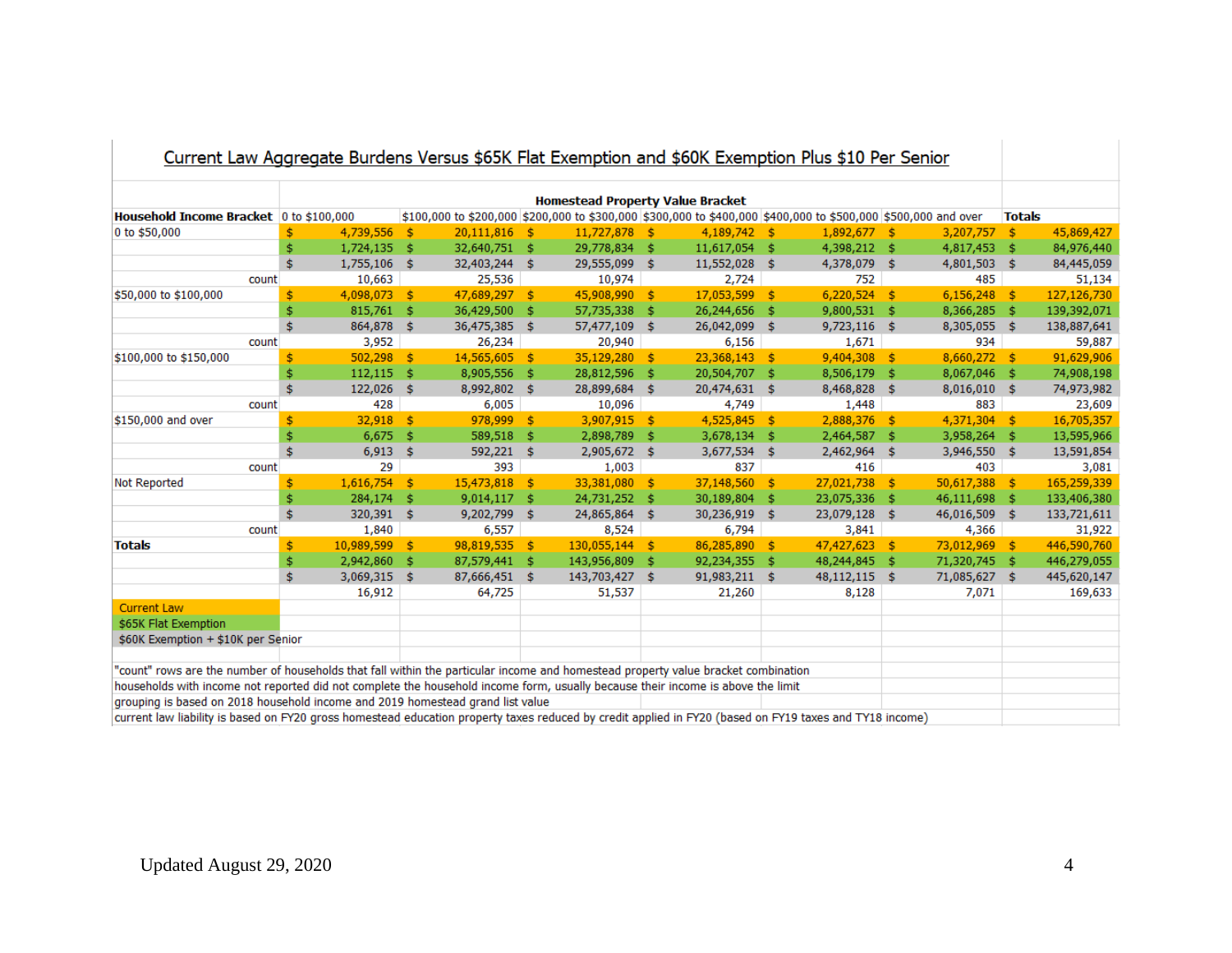# **Follow-up Analysis: Breakout of Winners and Losers by Income/Homestead Value Bracket and Number of Seniors in Household**

The following three tables are subsets of the table on Page 3 which 1) show the number of winners and losers in each cell and 2) breaks out the households by the number of seniors in each household  $(0,1,2+)$ .

| Average Change to FY20 Net Education Property Tax Due With \$60,000 Base Homestead Exemption Plus \$10,000                                              |     |                                         |    |        |    |                                                                                             |    |       |    |            |     |                    |  |
|---------------------------------------------------------------------------------------------------------------------------------------------------------|-----|-----------------------------------------|----|--------|----|---------------------------------------------------------------------------------------------|----|-------|----|------------|-----|--------------------|--|
| Per Senior (Up to Two): Households with No Seniors                                                                                                      |     |                                         |    |        |    |                                                                                             |    |       |    |            |     |                    |  |
|                                                                                                                                                         |     | <b>Homestead Property Value Bracket</b> |    |        |    |                                                                                             |    |       |    |            |     |                    |  |
| <b>Household Income Bracket</b>                                                                                                                         |     | 0 to \$100,000                          |    |        |    | \$100,000 to \$200,000 \$200,000 to \$300,000 \$300,000 to \$400,000 \$400,000 to \$500,000 |    |       |    |            |     | \$500,000 and over |  |
| 0 to \$50,000                                                                                                                                           | \$  | (255)                                   | \$ | 521    |    | \$<br>$1,692$ \$                                                                            |    | 2,822 | -S | 3,388      | \$  | 3,486              |  |
| winner count                                                                                                                                            |     | 5,260                                   |    | 2,489  |    | 182                                                                                         |    | 48    |    | 15         |     | 19                 |  |
| loser count                                                                                                                                             |     | 879                                     |    | 11,192 |    | 5,183                                                                                       |    | 1,250 |    | 330        |     | 179                |  |
| \$50,000 to \$100,000                                                                                                                                   | \$  | (780)                                   | \$ | (376)  |    | 593<br>\$                                                                                   | \$ | 1,493 | \$ | 2,156      | \$  | 2,375              |  |
| winner count                                                                                                                                            |     | 2,763                                   |    | 13,706 |    | 2,190                                                                                       |    | 248   |    | 62         |     | 23                 |  |
| loser count                                                                                                                                             |     |                                         |    | 3,718  |    | 10,625                                                                                      |    | 3,007 |    | 726        |     | 313                |  |
| \$100,000 to \$150,000                                                                                                                                  | \$. | $(842)$ \$                              |    | (864)  |    | (547)<br>\$                                                                                 | \$ | (529) | Ŝ  | (557)      | -\$ | (623)              |  |
| winner count                                                                                                                                            |     | 330                                     |    | 4,380  |    | 7,146                                                                                       |    | 3,094 |    | 830        |     | 382                |  |
| loser count                                                                                                                                             |     |                                         |    |        |    | 28                                                                                          |    | 21    | ÷  |            | ÷   |                    |  |
| \$150,000 and over                                                                                                                                      | \$  | $(776)$ \$                              |    | (922)  | \$ | (929)                                                                                       | \$ | (933) | \$ | (937)      | \$  | (953)              |  |
| winner count                                                                                                                                            |     | 19                                      |    | 264    |    | 699                                                                                         |    | 557   |    | 280        |     | 222                |  |
| loser count                                                                                                                                             |     |                                         |    |        |    |                                                                                             |    |       |    |            |     |                    |  |
| Not Reported                                                                                                                                            | \$  | $(691)$ \$                              |    | (912)  |    | (933)<br>\$                                                                                 | \$ | (942) | -Ś | $(947)$ \$ |     | (951)              |  |
| winner count                                                                                                                                            |     | 1,412                                   |    | 5,085  |    | 6,275                                                                                       |    | 4,817 |    | 2,635      |     | 2,629              |  |
| loser count                                                                                                                                             | ÷   |                                         | ÷  |        |    | ÷                                                                                           |    |       |    |            |     |                    |  |
|                                                                                                                                                         |     |                                         |    |        |    |                                                                                             |    |       |    |            |     |                    |  |
| * indicates fewer than 10 households and data is suppressed for confidentiality                                                                         |     |                                         |    |        |    |                                                                                             |    |       |    |            |     |                    |  |
| "count" rows are the number of households that fall within the particular income and homestead property value bracket combination                       |     |                                         |    |        |    |                                                                                             |    |       |    |            |     |                    |  |
| median household for the income bracket will fall in bold box                                                                                           |     |                                         |    |        |    |                                                                                             |    |       |    |            |     |                    |  |
| households with income not reported did not complete the household income form, usually because their income is above the limit                         |     |                                         |    |        |    |                                                                                             |    |       |    |            |     |                    |  |
| grouping is based on 2018 household income and 2019 homestead grand list value                                                                          |     |                                         |    |        |    |                                                                                             |    |       |    |            |     |                    |  |
| current law liability is based on FY20 gross homestead education property taxes reduced by credit applied in FY20 (based on FY19 taxes and TY18 income) |     |                                         |    |        |    |                                                                                             |    |       |    |            |     |                    |  |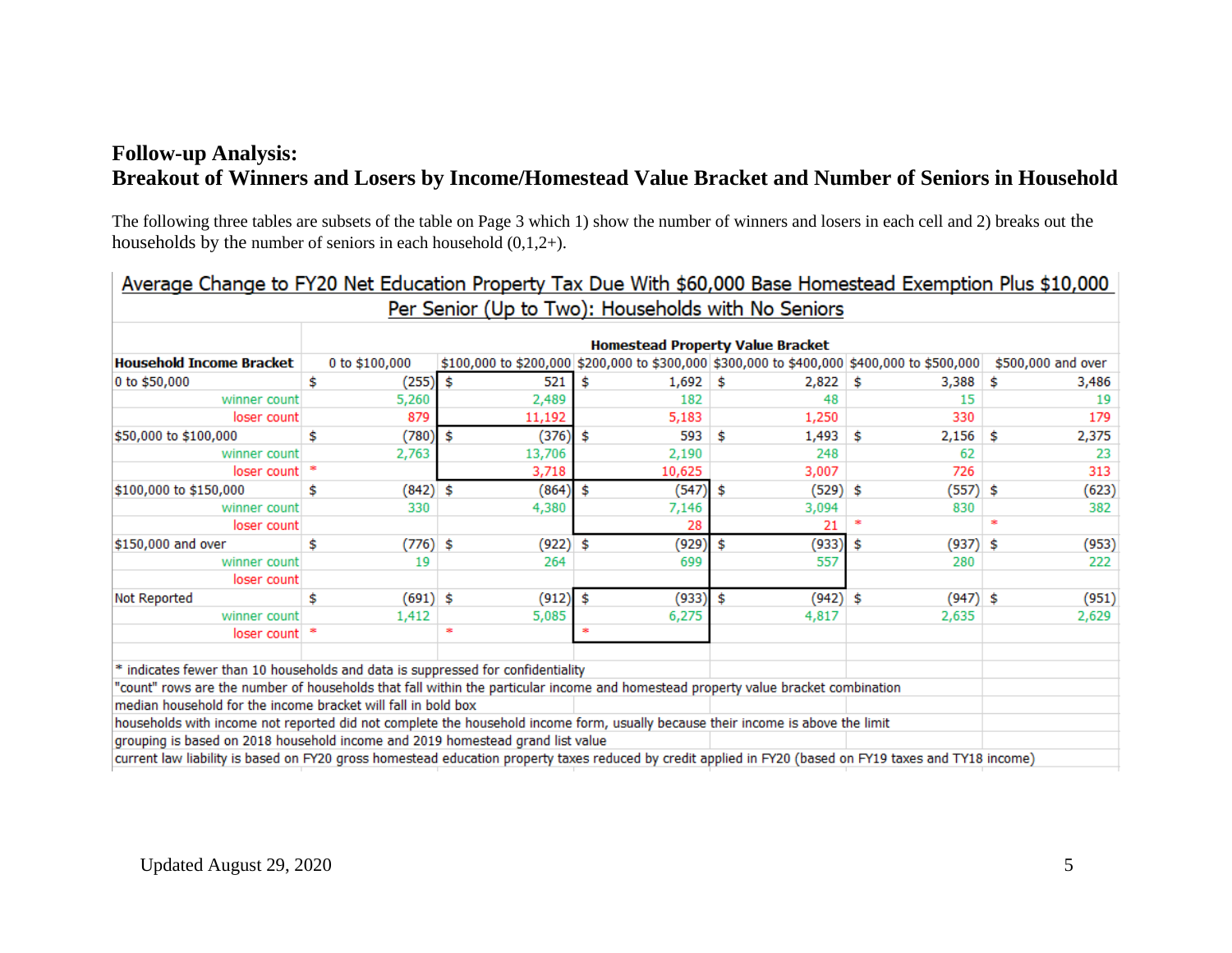| Average Change to FY20 Net Education Property Tax Due With \$60,000 Base Homestead Exemption Plus \$10,000 |                                                    |  |
|------------------------------------------------------------------------------------------------------------|----------------------------------------------------|--|
|                                                                                                            | Per Senior (Up to Two): Households with One Senior |  |

|                                                                                                                                                         | <b>Homestead Property Value Bracket</b> |              |    |         |     |                                                                                                                |     |              |    |              |    |          |
|---------------------------------------------------------------------------------------------------------------------------------------------------------|-----------------------------------------|--------------|----|---------|-----|----------------------------------------------------------------------------------------------------------------|-----|--------------|----|--------------|----|----------|
| Household Income Bracket 0 to \$100,000                                                                                                                 |                                         |              |    |         |     | \$100,000 to \$200,000 \$200,000 to \$300,000 \$300,000 to \$400,000 \$400,000 to \$500,000 \$500,000 and over |     |              |    |              |    |          |
| 0 to \$50,000                                                                                                                                           | \$                                      | (275)        | \$ | 511     | \$  | 1,655                                                                                                          | -S  | 2,716        | -S | 3,449        | s  | 3,660    |
| winner count                                                                                                                                            |                                         | 3,404        |    | 1,519   |     | 99                                                                                                             |     | 22           |    |              |    |          |
| loser count                                                                                                                                             |                                         | 387          |    | 7,709   |     | 4,111                                                                                                          |     | 1,017        |    | 290          |    | 170      |
| \$50,000 to \$100,000                                                                                                                                   | \$                                      | $(874)$ \$   |    | (453)   | \$  | 607                                                                                                            | \$  | 1,572        | \$ | 2,313        | \$ | 2,403    |
| winner count                                                                                                                                            |                                         | 668          |    | 3,839   |     | 907                                                                                                            |     | 206          |    | 56           |    | 42       |
| loser count                                                                                                                                             |                                         |              |    | 844     |     | 3,161                                                                                                          |     | 1,175        |    | 352          |    | 254      |
| \$100,000 to \$150,000                                                                                                                                  | \$                                      | $(1,023)$ \$ |    | (1,025) | Ŝ.  | (704)                                                                                                          | \$  | $(677)$ \$   |    | $(681)$ \$   |    | (741)    |
| winner count                                                                                                                                            |                                         | 58           |    | 784     |     | 1,350                                                                                                          |     | 699          |    | 266          |    | 224      |
| loser count                                                                                                                                             |                                         |              |    |         |     |                                                                                                                | sk. |              |    |              |    |          |
| \$150,000 and over                                                                                                                                      | \$                                      | $(1,092)$ \$ |    | (1,051) | -\$ | (1,089)                                                                                                        | \$  | (1, 109)     | \$ | $(1,110)$ \$ |    | (1,090)  |
| winner count                                                                                                                                            |                                         |              |    | 72      |     | 146                                                                                                            |     | 136          |    | 54           |    | 82       |
| loser count                                                                                                                                             |                                         |              |    |         |     |                                                                                                                |     |              |    |              |    |          |
| Not Reported                                                                                                                                            | \$                                      | (759) \$     |    | (1,058) | \$  | (1, 102)                                                                                                       | \$  | $(1,118)$ \$ |    | $(1,116)$ \$ |    | (1, 109) |
| winner count                                                                                                                                            |                                         | 266          |    | 810     |     | 1,057                                                                                                          |     | 838          |    | 495          |    | 674      |
| loser count                                                                                                                                             |                                         |              | ÷  |         |     |                                                                                                                |     |              |    |              |    |          |
| * indicates fewer than 10 households and data is suppressed for confidentiality                                                                         |                                         |              |    |         |     |                                                                                                                |     |              |    |              |    |          |
| "count" rows are the number of households that fall within the particular income and homestead property value bracket combination                       |                                         |              |    |         |     |                                                                                                                |     |              |    |              |    |          |
| median household for the income bracket will fall in bold box                                                                                           |                                         |              |    |         |     |                                                                                                                |     |              |    |              |    |          |
| households with income not reported did not complete the household income form, usually because their income is above the limit                         |                                         |              |    |         |     |                                                                                                                |     |              |    |              |    |          |
| grouping is based on 2018 household income and 2019 homestead grand list value                                                                          |                                         |              |    |         |     |                                                                                                                |     |              |    |              |    |          |
| current law liability is based on FY20 gross homestead education property taxes reduced by credit applied in FY20 (based on FY19 taxes and TY18 income) |                                         |              |    |         |     |                                                                                                                |     |              |    |              |    |          |